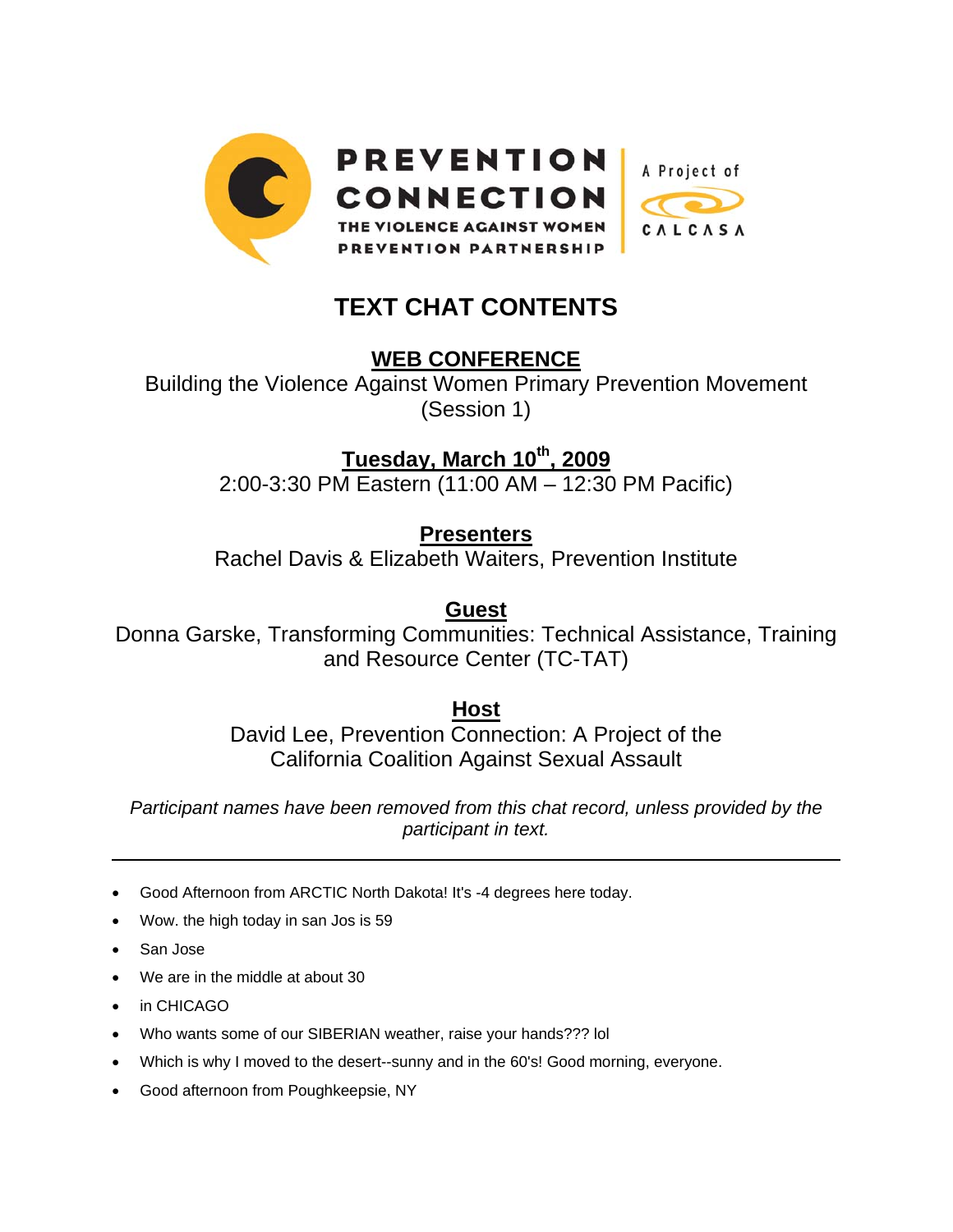- Good Morning, cold and windy in good old Lompoc, CA
- It's 2 degrees in Cheyenne, Wyoming with some snow last night!
- We are enjoying spring weather here in coastal NC! Beautiful! Moved here from Fort Collins CO Molly
- Hi Everyone, I'm calling from Fort Irwin, California
- Hello! I am from NYC
- You have to tell us the weather!
- Hi, I'm calling from Los Angeles where it's also beautiful.
- It's a sunny 74 here in Nashville!
- Yeah, we want a weather report!
- Rainy in Scranton, PA
- the weather is getting better in NYC, the sun is coming out
- 74 in Nashville? Boy are you lucky!
- Hello from Tulsa Oklahoma 80 degrees cloudy
- Sunny Florida. 85
- its all of 1 degree is whitefish Montana!
- Good day, All. Sunny, windy, a trace of snow, and almost 30 here in the Denver area.
- Anyone calling in from the US Virgin Islands, Guam or PR? Love to hear the weather there!
- Weather in Fort Irwin is chilly and dry
- Hi everyone from New Paltz NY where it is cloudy cold and damp
- Is anyone else listening to the elevator music?
- Yes...
- It rocks
- awesome
- give me coffee
- Hi! Wonderful!
- seriously
- David looks too happy up there...
- He must have had his coffee!
- Hello from Columbus, OH
- LOL
- He must have NICE weather...
- Hello from Galveston, TX
- Columbus OH?! I'm also from Columbus...with CCAFV
- Does David like elevator music?
- That cannot be why he is smiling!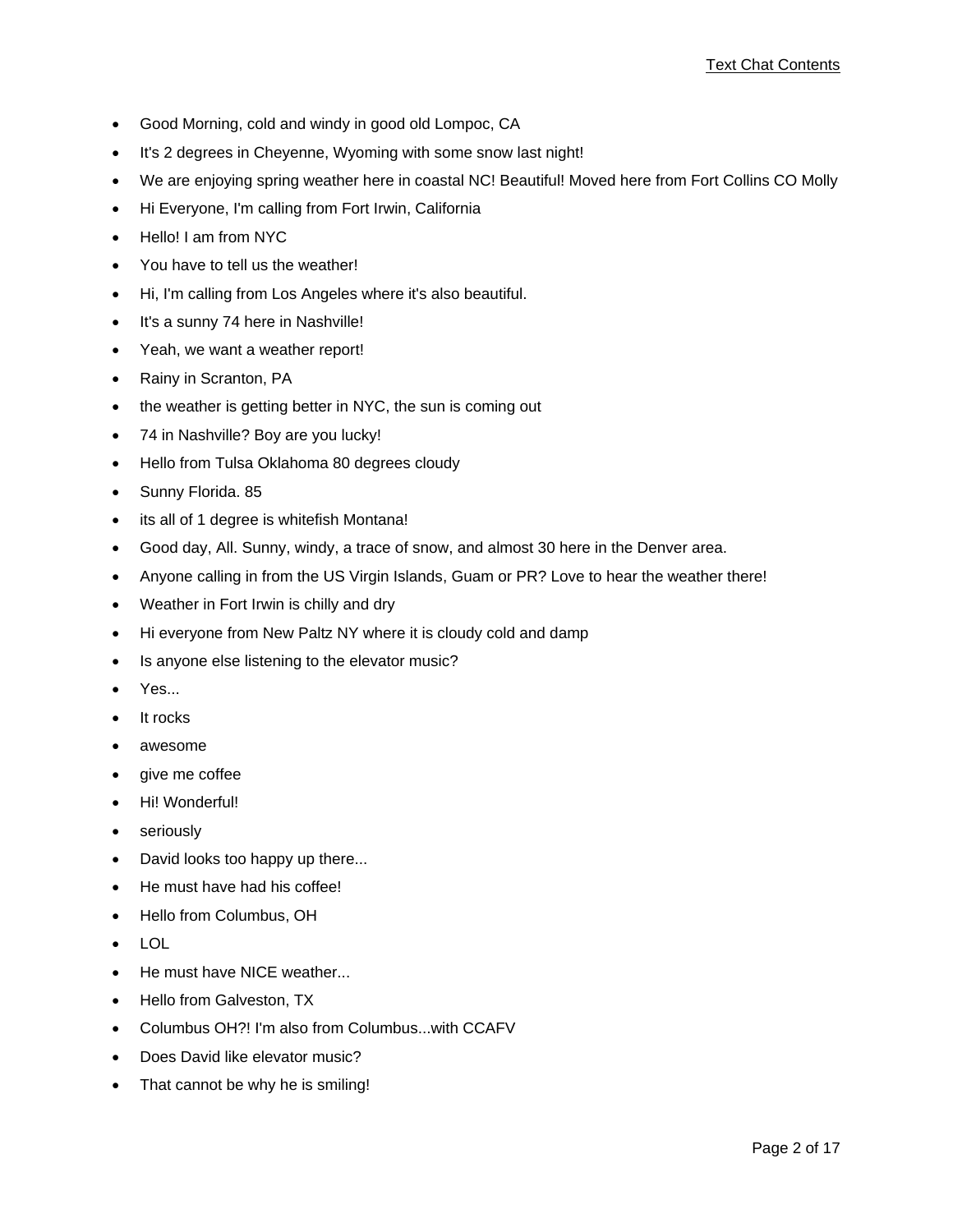- Maybe he doesn't have to listen to it!!
- Hi Kristi, I am with IMPACT Safety
- Hello from Harrisonburg, VA!
- What is the weather in VA?
- a mild 49...not great, not bad
- IMPACT self defense?
- Elizabeth Yes
- **David Lee:** We are starting now
- Hey! So excited for my first IMPACT Chicago board meeting today, Leah!
- Nice to meet you, Leah. Funny it's through a national seminar.
- Kristi nice to meet you too!
- Elizabeth good to hear you are involved with IMPACT
- Hi Lauren. Small world if you used to be from Ft. Collins. I am going there this afternoon if the ice melts
- Washington State, cold with snow that is melting fast
- Yes
- San Diego
- Yo from Washington
- Harrisonburg, VA
- Cleveland
- Columbus, OH
- Chicago, Illinois
- Los Angeles, CA
- San Francisco
- D.C.
- **Burlington WI**
- Springfield, Illinois
- Aurora, CO
- Cheyenne, Wyoming
- Redding, CA
- San Jos, CA
- Indianapolis, IN
- Santa Barbara, CA
- San Rafael, CA
- Logan, Utah
- Whitefish, MT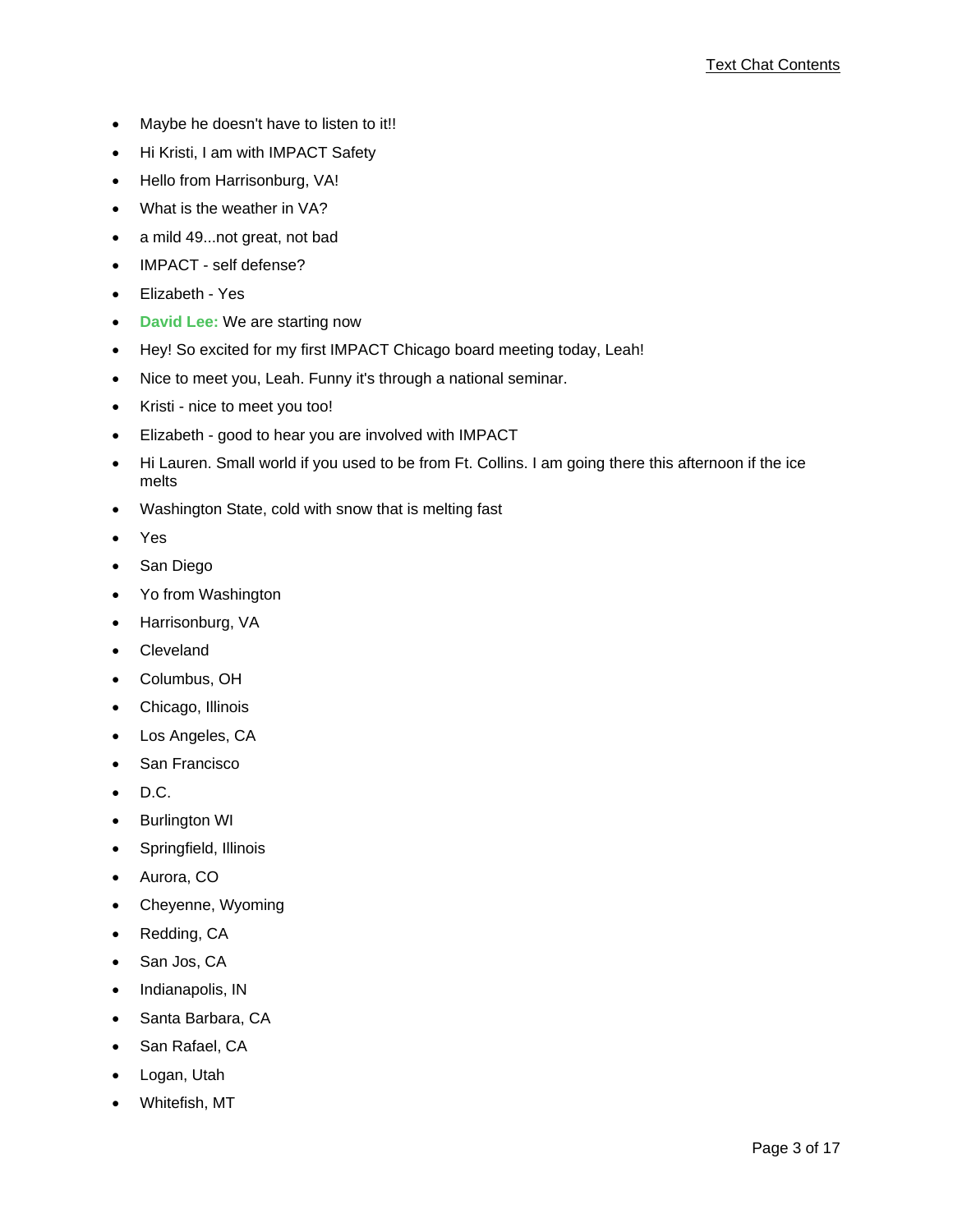- **Rachel Davis and Elizabeth Waiters:** Oakland, CA
- Cookeville, TN
- **Margot Brown:** Oakland, CA
- Dallas, TX
- Knoxville, TN
- Austin, Texas
- Crescent City, CA
- St. Joseph, MO
- Norman, Oklahoma
- Emporia, KS
- Dickinson, ND
- Albuquerque, nm
- Modesto, CA
- Missouri
- CT
- Washington State Olympia
- Maryland
- Los Angeles
- Wilmington NC
- **Columbus**
- New Hampshire
- New York
- University of Wisconsin Stout
- Las Vegas
- San Rafael, ca
- Atlanta, GA
- New Paltz, NY
- New York City, NY
- Poughkeepsie
- Springfield, IL
- Scranton, PA
- Fort Irwin, California
- Hastings Florida
- Washington State
- Virginia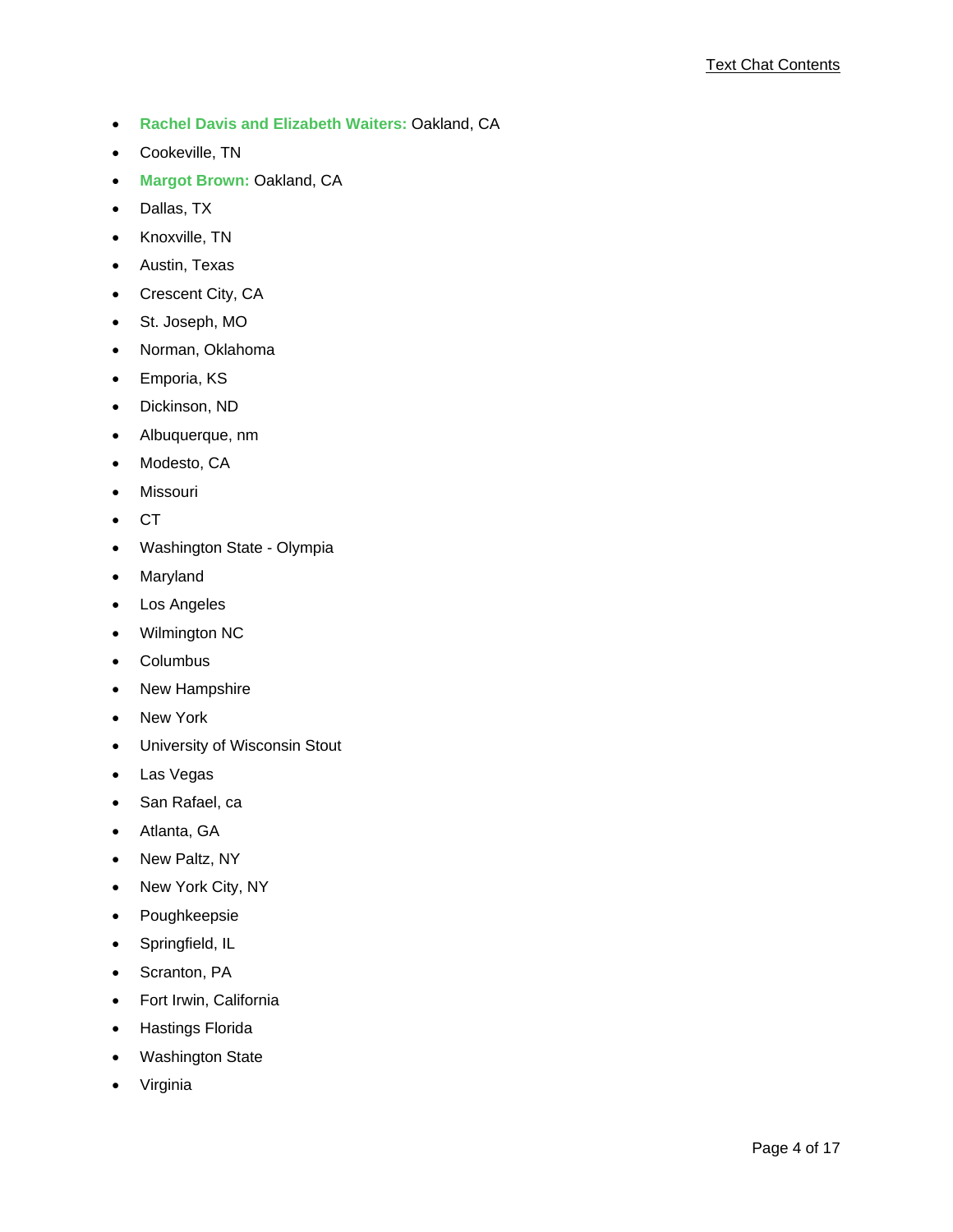- Nashville
- Stephanie Piper and Christine Giuliani from Virginia
- Baltimore, MD
- TEXAS
- Karin Powers & Guille Macias, Lompoc, CA
- Tulsa Oklahoma
- Lansing MI
- Moorhead, nc
- Scranton PA
- Goldendale, Washington
- Bismarck ND
- Palm Coast, FL
- Boston, ma
- Marquetta Smith-Memphis TN
- Atlanta, ga
- indianapolis, in
- Evansville IN
- California (Contra Costa and Marin Counties)
- new jersey
- New Paltz NY
- Flagstaff, AZ
- Key West, Florida
- Wichita, KS
- California University of PA
- Jackson, WY
- NJ
- Anne G. Quincy Ca
- Julie Beston Sage: Bismarck ND
- Petoskey, Michigan
- Cathy Blake, Yulee FL
- I just had to call the 800 # cuz i couldn't HEAR ANYTHING! it worked, i can hear now...
- not sure if i missed this, how do I mute my side?
- Are our lines muted by the operator?
- yes
- **Margot Brown:** yes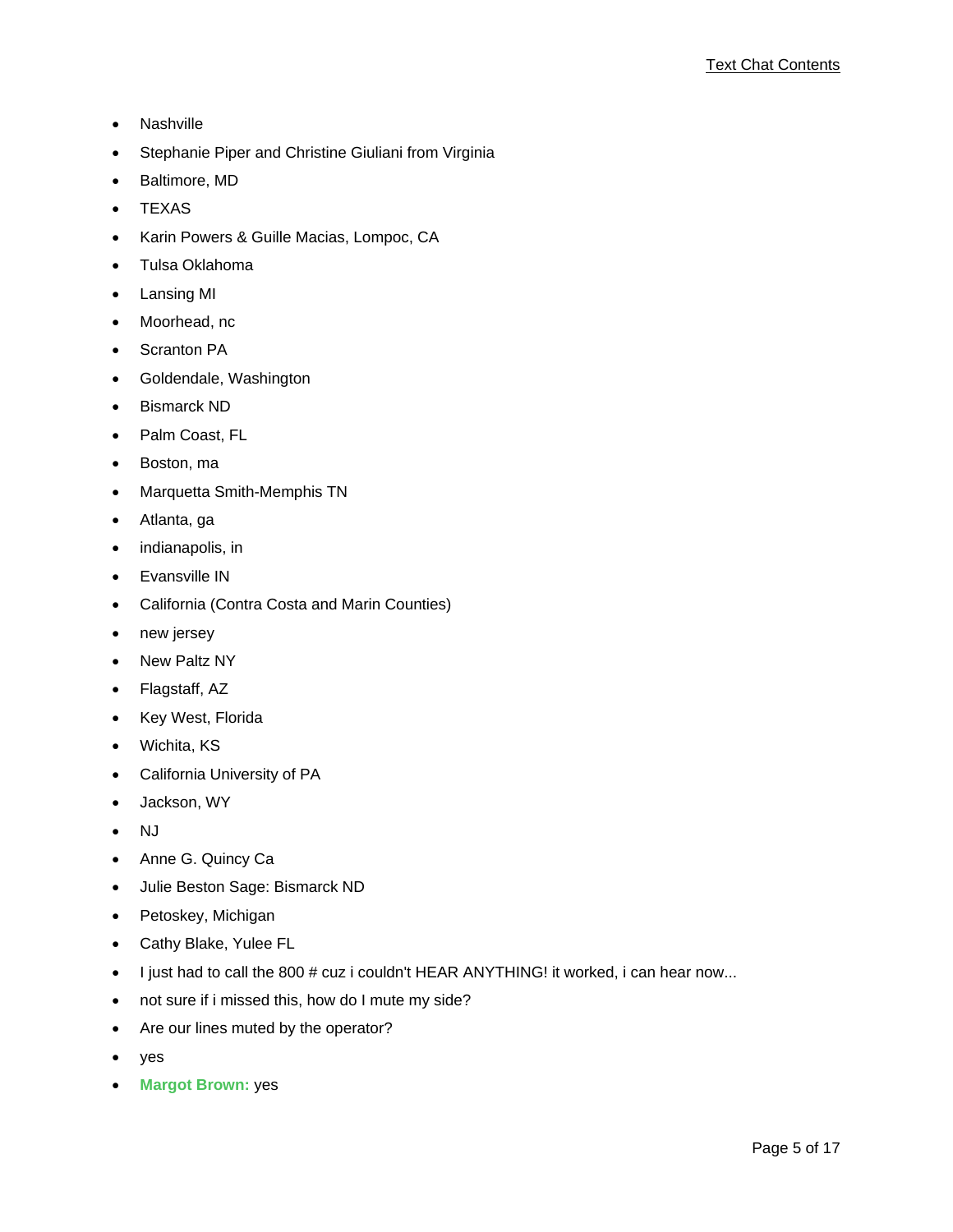- thanks
- **Margot Brown:** your lines are muted by the operator
- Perfect, thanks!
- Good Morning everyone!
- HI Ladies! thats a nice pic...
- **David Lee:** Yes, your phones are muted by the operator
- **Margot Brown:** What are some examples of successful movements?
- **David Lee:** What are some examples of successful movements?
- Civil Rights
- Gay rights
- farm workers
- Gay rights movement in the castro
- anti-smoking
- women
- drunk driving
- animal rights
- suffrage
- Feminist movement
- women's voting
- mothers against drunk driving
- Farm Aid
- women's property rights
- Take Back the Night
- Student Rights
- cancer awareness/prevention
- DV movement
- So Africa
- civil rights
- Keep America Beautiful
- AIDS
- Smoking Cessation
- Teen Pregnancy Prevention
- rural women
- Green
- child abuse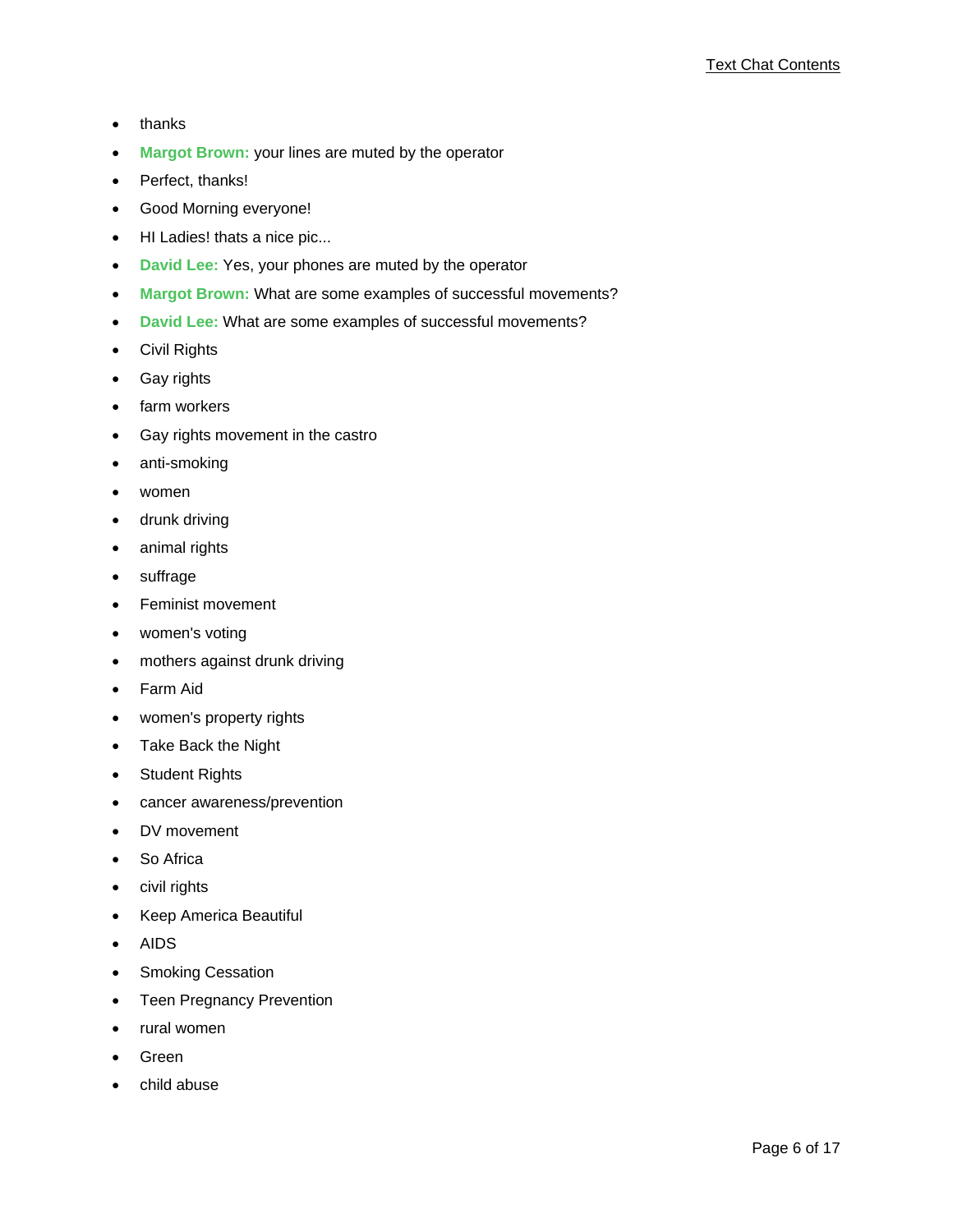- apartheid
- **Margot Brown:** What made these movements successful?
- They had huge support, global
- strong leadership
- PPL w/ a passion!
- perseverance
- organized efforts
- Collaboration
- Awareness
- Participation and An Open Mind
- grass roots efforts
- appealing to the masses
- money
- collaboration
- cohesive message
- grassroots efforts!
- timing
- persistent
- Clear direction on what I could contribute
- **Courage**
- safety
- shared vision
- awareness
- celebrity endorsement
- compassion
- Support
- Successful legislation for some
- Determination
- policy changes
- overall sense of justice
- power of people
- governmental support
- patience
- strong leaders
- policy changes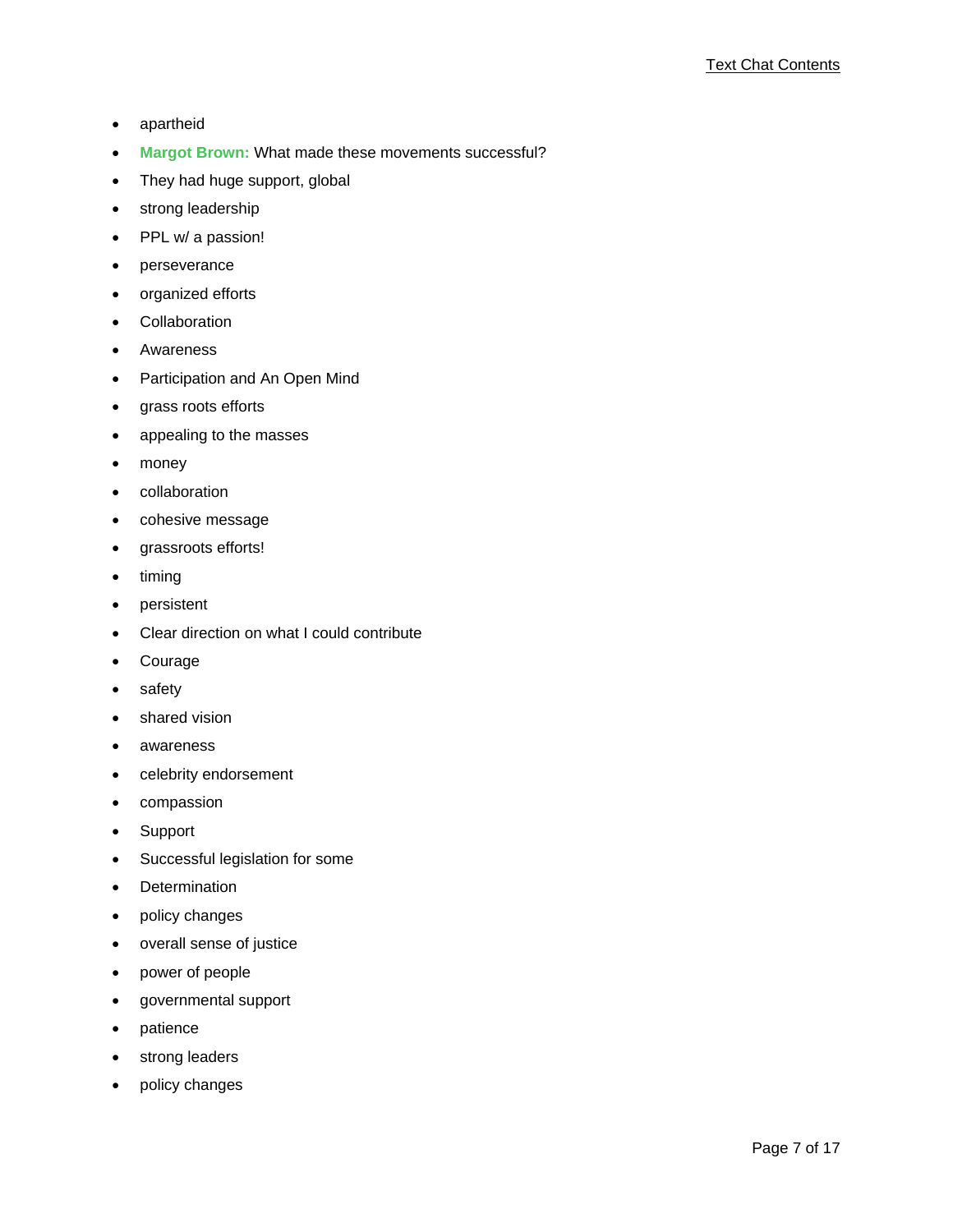- being able to articulate what you WANT
- persistence
- persistence...
- strong support from society
- female solidarity and recognizing how to create community, collective memory that is binding through the generations
- participation....
- **Voices**
- Social will
- work at all levels of the spectrum of prevention!
- political will
- making the political personal
- Diversity of methods.
- Change in attitudes
- Simple message of change
- C
- power in numbers
- Coalition Development
- Ditto to Julia and Brad: being able to articulate what you want IN a simple message
- Hi Angie!
- Hello!
- That was 10 years ago... it is that hard to make change
- Seriously!
- Is this power point available for download?
- yes
- preventconnect.org
- **David Lee:** the powerpoint is available at **www.preventconnect.org**
- Thank You Karin!
- you bet
- Thanks Karin
- Where did this info come from? The MN group?
- **Margot Brown:** Of the milestones listed here, or milestones not listed, which ones do you consider to be the most significant and why?
- Can you show the milestones again?
- **laws**
- They are all significant... hard to choose!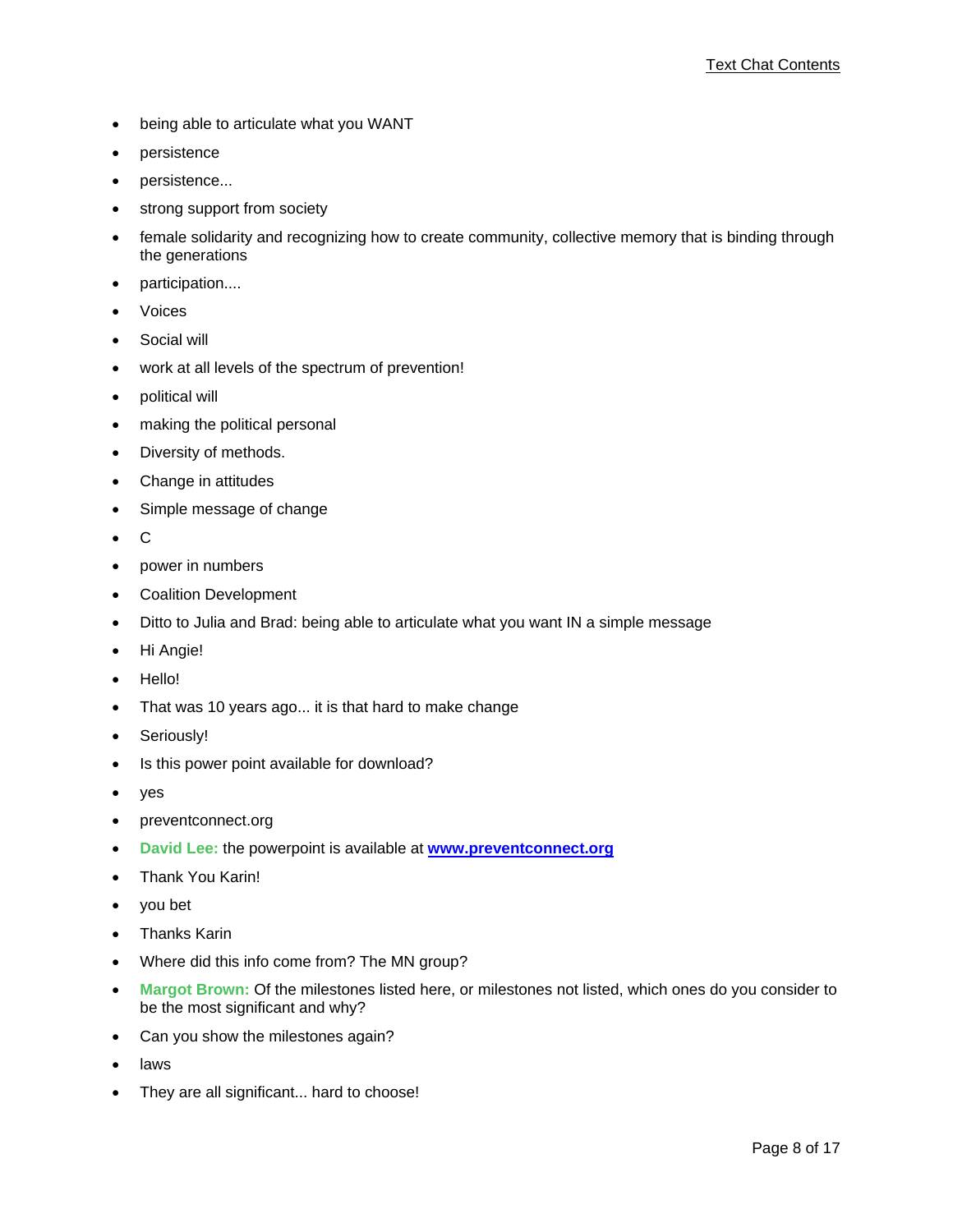- women's response to rape, the start of rape crisis centers
- VAW Act provided formal funding streams
- Recognition of violence against women as public health problem
- The first DV shelters and rape crisis centers!
- the legal milestones in the 90s
- collaboration
- Bringing men into the discussion
- VOCA, legislation
- national support and legislation
- Victims of Crime Act
- 94 VAWA
- VAWA federal changes
- We need to give credit to other movements that looked at oppression.
- Shelters and rape crisis centers
- The introduction on SART programs, so that victims of rape are able to get medical treatment and legal prosecution for perps
- congressional hearings
- VAWA
- Victims of Crime Act and Violence against women act
- Difficult to separate action from opportunity. Maybe the early years, recognizing that the world can be different.
- attorney general hearings bringing it to the national forefront
- UN and WHO declarations
- UN Adoption of Declaration on the Elimination of VAW
- bring it into the open. out of the closet
- Betty Friedan and NOW--we started thinking about the needs of women separately
- the 1st rape crisis center that began it all
- Dept. of Justice
- WHO and Public Health Recognition
- The more government involvement, the less grassroots involvement how do we maintain both...
- Amnesty International (2007?) Maze of Injustice report showing and recommending policy implications
- **David Lee:** The timeline information comes from many sources, including Catalyst, the newsletter from Transforming Communities (TC-TAT) link on **www.perventconnect.org**
- attitudes in some of the religious organisations have or need to change to be more inclusive of women. This has had, and will have influence on the way women are received and how they receive themselves.
- **David Lee:** This report is available on **www.preventconnect.org**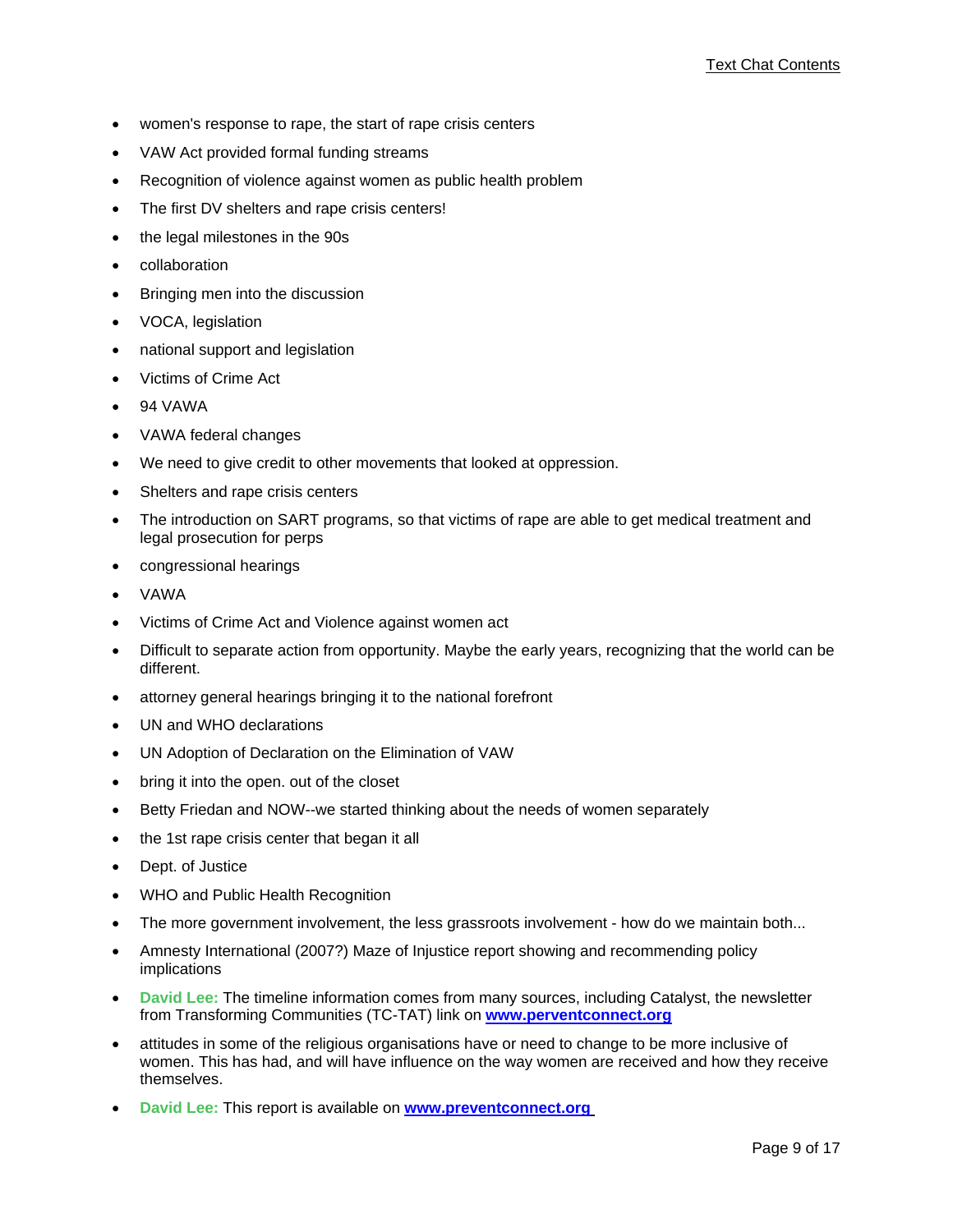- **Margot Brown:** What have been some of the major political opportunities for advancing the VAW prevention movement?
- With Chris Brown and Rihanna, I just now got a call from a TV reporter...
- Women in government
- immigration issues
- OJ Simpson
- congressional hearings
- Our new president and VP
- Obama
- Barack Obama
- **Bill Clinton and Monica!**
- young girls in the White House
- Obama
- Oprah show
- Clarence Thomas
- women's health issues
- Music videos
- Yes, with a doctor from UC Davis, who is in a leg. advocacy collaborative with us (UCSD)
- Welfare reform legislation was an opportunity to recognize the impact of dv on women's ability to work
- Research outcomes for early exposure of children to DV
- mass rape, genocide in wars
- Local leaders growing up and being in Congress and key leadership roles!
- Advance of women in politics
- UN's global "Stop Rape Now" Initiative!
- The International Criminal Court, Hague
- the women and human trafficking (?) documentaries...
- AIDS
- historically we have used many of these to advance the need for services, which is important, but often fail to make the case for primary prevention
- looks like all the response are rooted in one culture. This is a society problem, no African American only problem
- CDCs involvement
- not all, maybe a couple.
- I have difficulties with that as well Deborah Campbell-- much of my work is in Africa- Chad, Congo, Sudan, Uganda, India, Sri Lanka, where women do not have \$ , technology or are able to be connected to governt
- Interesting, because I was going to mention that FGM has done much to raise awareness internationally about violence against women and its definitions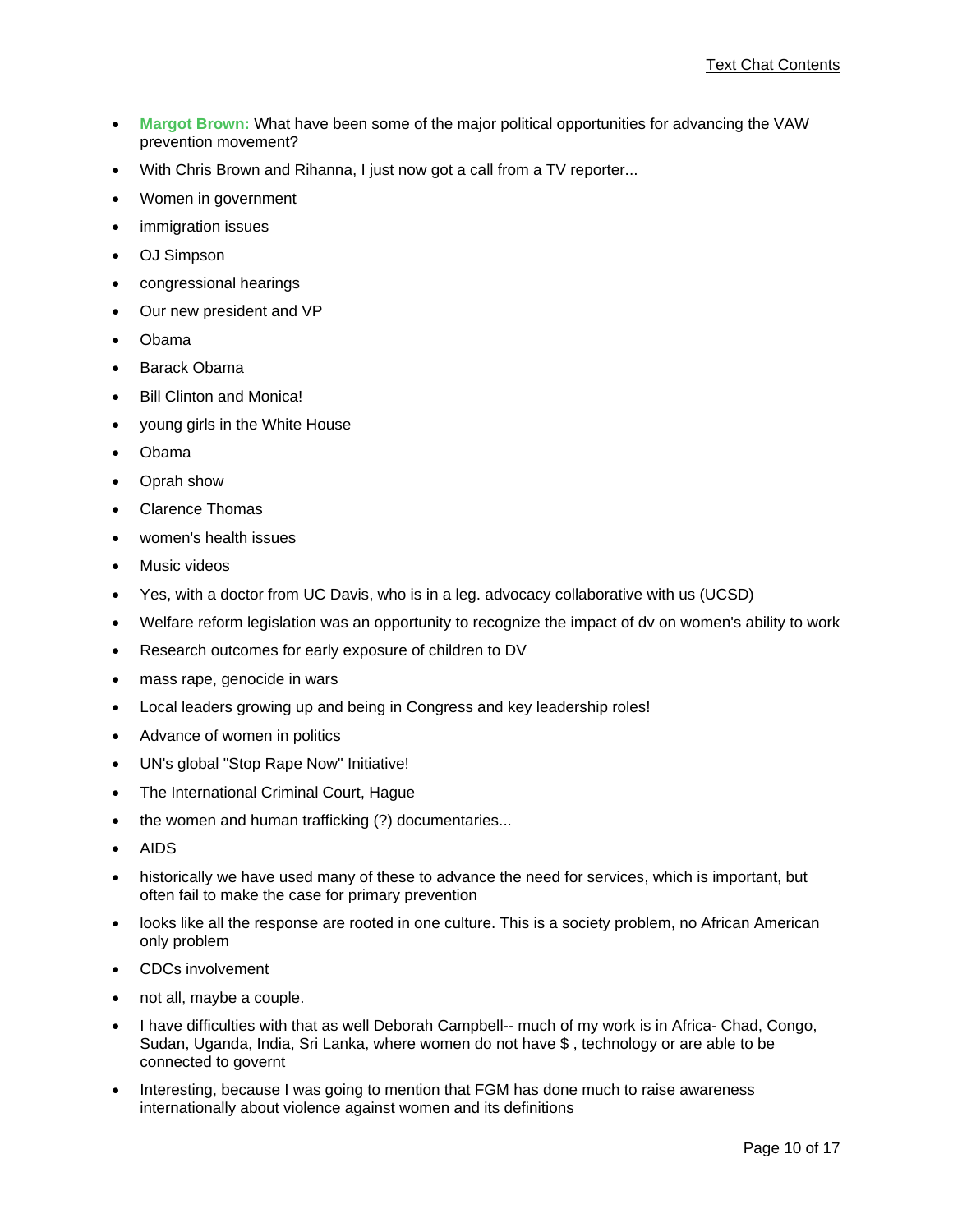- The recent focus on abstinence education provides an opportunity for us to define and frame comprehensive sexuality education as primary sexual violence prevention.
- One reason for the jump to intervention is because crisis response is still so underfunded, and people think of prevention as separate (as Donna is articulating- it shouldn't be)
- When on the ground there, so precious little has been experienced by most who need it. Most of the victims remain unaware
- Social Norms
- Our agency does both prevention and intervention, which I think is key to social change
- Amen to that, Tammy I have been on the funder side of programs that could not fund so-called "education, outreach, prevention"
- the framing excludes the women in most need-- often re-enacting the victim... how can a trauma victim prevent violence-- she would hear blame and her fault for the violence
- and funding sources focus on outcome measures make trying to find funding for prevention hard since it can be hard to measure in a grant cycle
- YES!
- I think it is also thought of separately because the funding is kept separate
- yes, almost no funding is provided, so to have it researchable means to put it into a linear form, when the transformational education is unlinear
- It is hard to measure how much students learn when they are given a prevention presentation
- One pot for direct services & one pot for prevention..
- Especially with limited time
- or how it impacts their long-term behavior
- **exactly**
- yes, and it is wonderful we can discuss and note the difficulties
- I think internalized sexism gets in the way of building leadership within the movement
- no doubt
- even among women
- ...and internalized racism
- yep...
- This is a great discussion, this format is ideal, it lets us listen to the speaker while still whispering amongst ourselves
- yahoo
- funny
- moving and evolving past the indoctrination that is in every woman and every male-- to have awareness of that built in -- is critical
- And yet I see MSW students who are really interested in being leaders and doing prevention....and we also talk about racism and sexism of VAW
- Fundamentally, it is difficult to show prevention working..when prevention is working there are no issues to see...people on recognize need for \$\$ when the problem is staring them in the face & that is the catch 22 of successful prevention work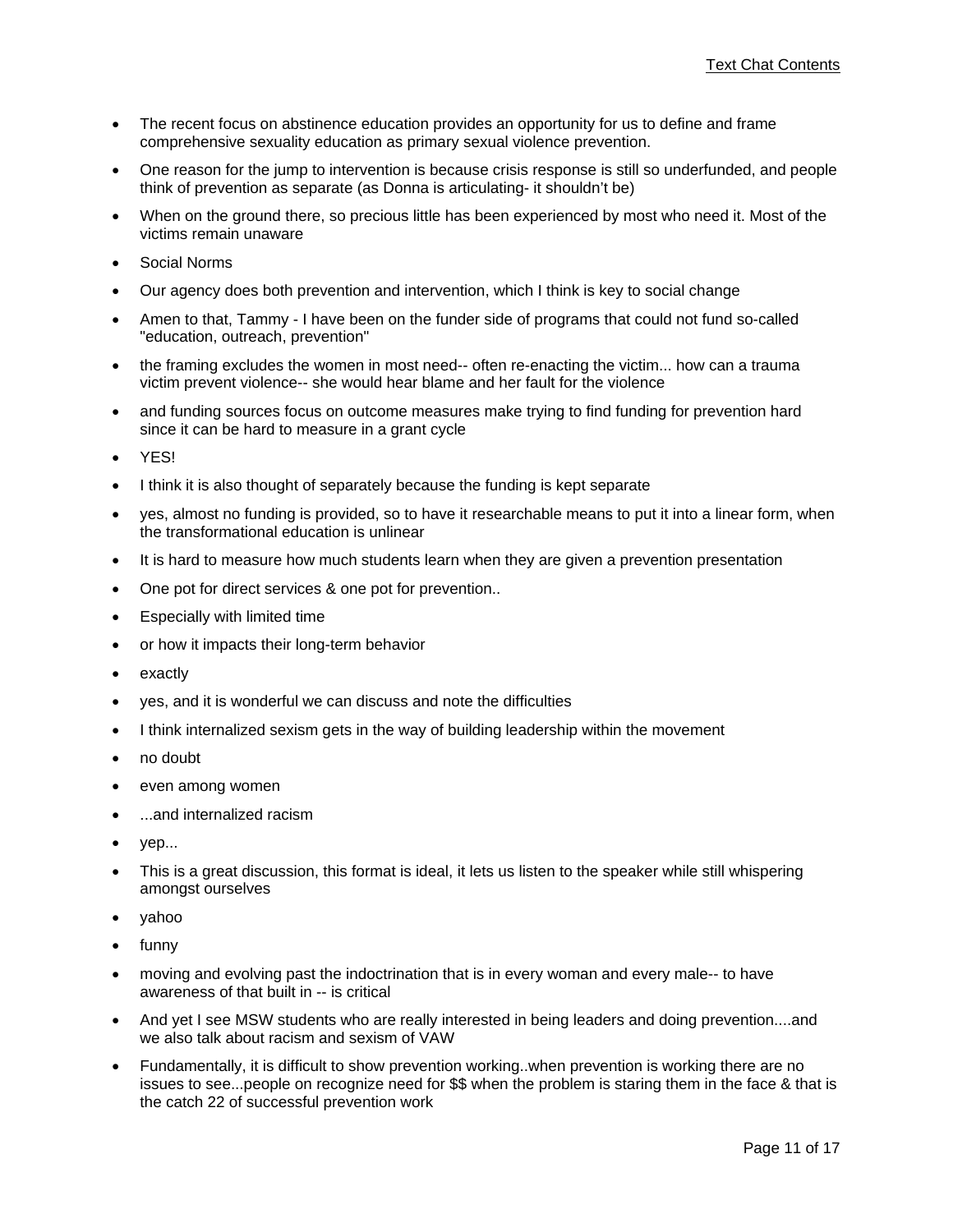- it all comes down to dollars in the end
- hate that!
- Don't get me started on having an MSW and trying to do prevention work Everyone around me has an MPH
- its all about the grant
- Let alone an MBA!
- the dividing occurs- eclipses female solidarity when we put other issues, tribes, race, gender, which party you voted for, religion and so on
- I totally understand the MSW position
- As far as movement members and grassroots involvement how many of our organizations do a good job of involving battered women and survivors
- Karin Powers, What organization are you with?
- I actually had a supervisor who once told me that is the problem with our orgs. too many survivors doing the work!
- yuk
- That's awful!
- you have to be kidding!
- North County Rape Crisis and Child Protection Center, Santa Barbara County, CA
- too many survivors doing the work? wow!
- Santa Barbara...
- and then we wonder where the passion for the movement has gone...
- that validates and confirms what I have been seeing- excluding the victims themselves instead of learning from their experiences
- I think it is important for people to be far enough along in their healing process to not be constantly triggered by the work
- Karin, is your agency what we in Illinois call a Child Advocacy Center?
- oh yeah, definitely
- It more about "social services" today than a movement.
- Direct Services mostly to adults, but we do a program called ChildSAFE in the schools that uses dolls to show good touch, bad touch, etc.
- exactly--which has removed the power and momentum from the movement. taken it out of the cultural context
- It is also important that they can move beyond anger and be effective in communicating and bringing in all the players in a community
- This reminds me of the ongoing debate about "professionalizing" victim services
- Pros and cons
- Need to decide on particular Framing, to get us on the map, per se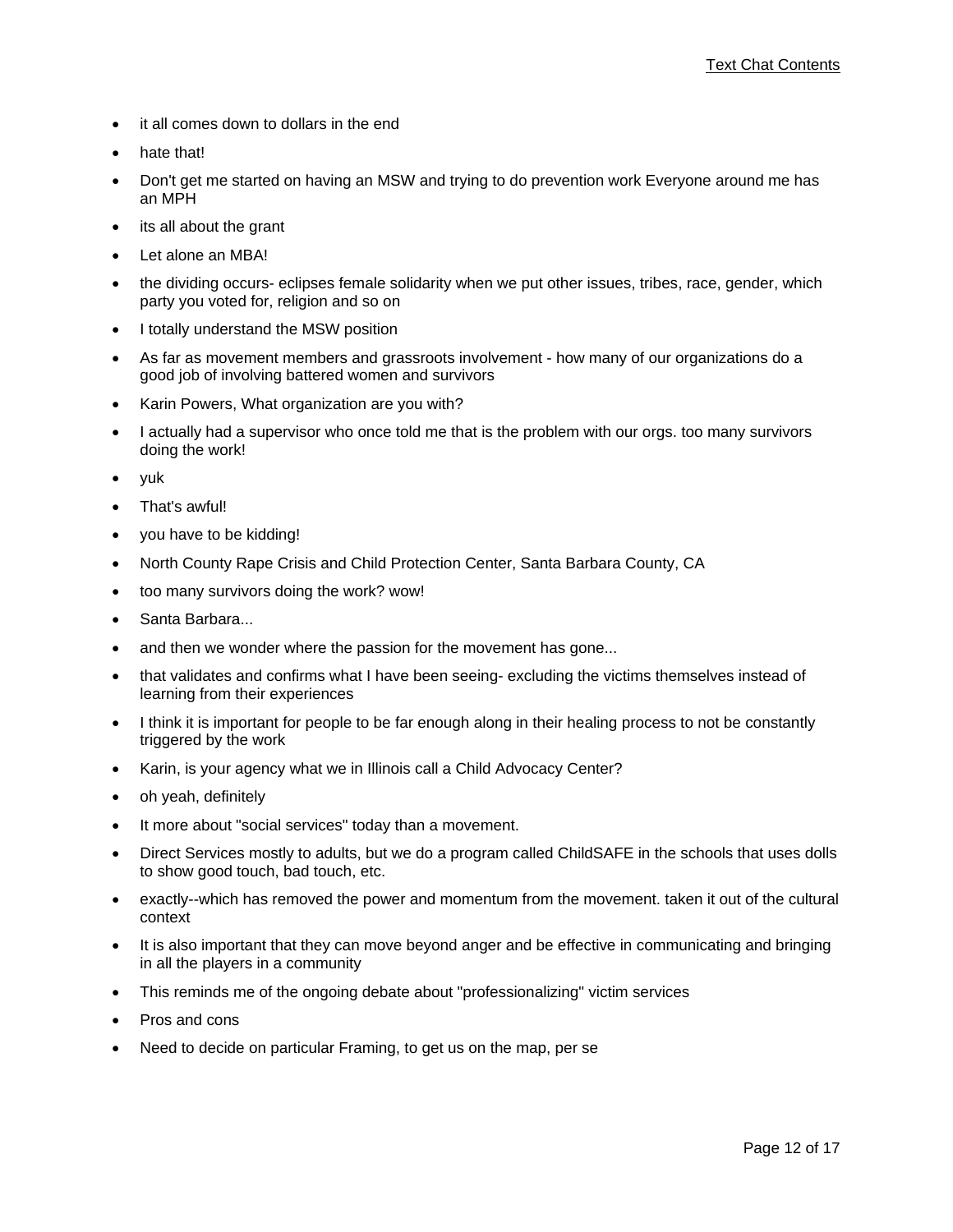- a social movement that consists of the women, themselves, such as the Le Madres in Argentina, or the women I have met in Africa, Bosnia, that the media has no idea of their existence, where no computer is there, let alone a cell phone, is a social movement
- We are getting a 15% cut in funding in California... can't see billions
- our office is currently debating the need for "revamping the movement", somehow without diminishing the successes/foremothers of the movement... very heated topic... do we need a marketing guru to reframe it?
- how do you present the nature of the problem in a 30 sec sound bite? isn't the professionalism and very linear approach the same thing
- So how do we make primary prevention of sexual violence pertinent and relevant to the community in general?
- My agency is down between 15 and 30% across the board
- donna makes a good point about the amount of resources and the current allocation. i think it's time to reassess those allocations and bump up prevention as a primary response to vaw!
- That is the problem, we are having to worry about money
- QUESTION So what is the practical application of our discussion? What can we actually DO?
- Until society views this is a national priority that isn't "optional" to fund, we will continue to have this problem
- I'm interested in hearing an answer for Beverly's question
- I like Megan's question!!!!
- I'm not sure a sound bite makes it too linear... those of us old enough remember the Native American standing on the hill looking over litter with a single tear and we all knew what to do -- it's about capturing a simple human moment that moves people to action
- feminine oriented causes have only 6% of the funding out there,
- Julia, I remember that! Powerful!
- hear hera Julia!
- What about men joining the movement i.e. Jackson Katz
- most of the victims I work with at best only have a radio let alone a commercial or a computer
- I love Jackson Katz. He is so inspiring!
- it starts with building a coalition of people who want to make a change and move toward prevention
- The message has to be appropriate to the audience culturally and technologically
- I work in a rural farming community where social norms are 30 years behind the times. Providing basic needs services to this underserved population keeps me busy.. it seems hard to imagine primary prevention in this setting. Suggestions?
- i think prevention work is being accomplished in programs that are addressing economic, educational, career and permanent housing obstacles battered women face. it sets the stage to address the intergenerational piece of dv. when battered women/mothers find a way to economically stabilize ...prevention is at work
- Side note-I also like messages that are positive and solution focused...people don't know what to do w/ fear based message
- I am focusing my work on young men and adult men. I see that the overall cultural norms have hurt boys greatly-I came to this conclusion after teaching high school.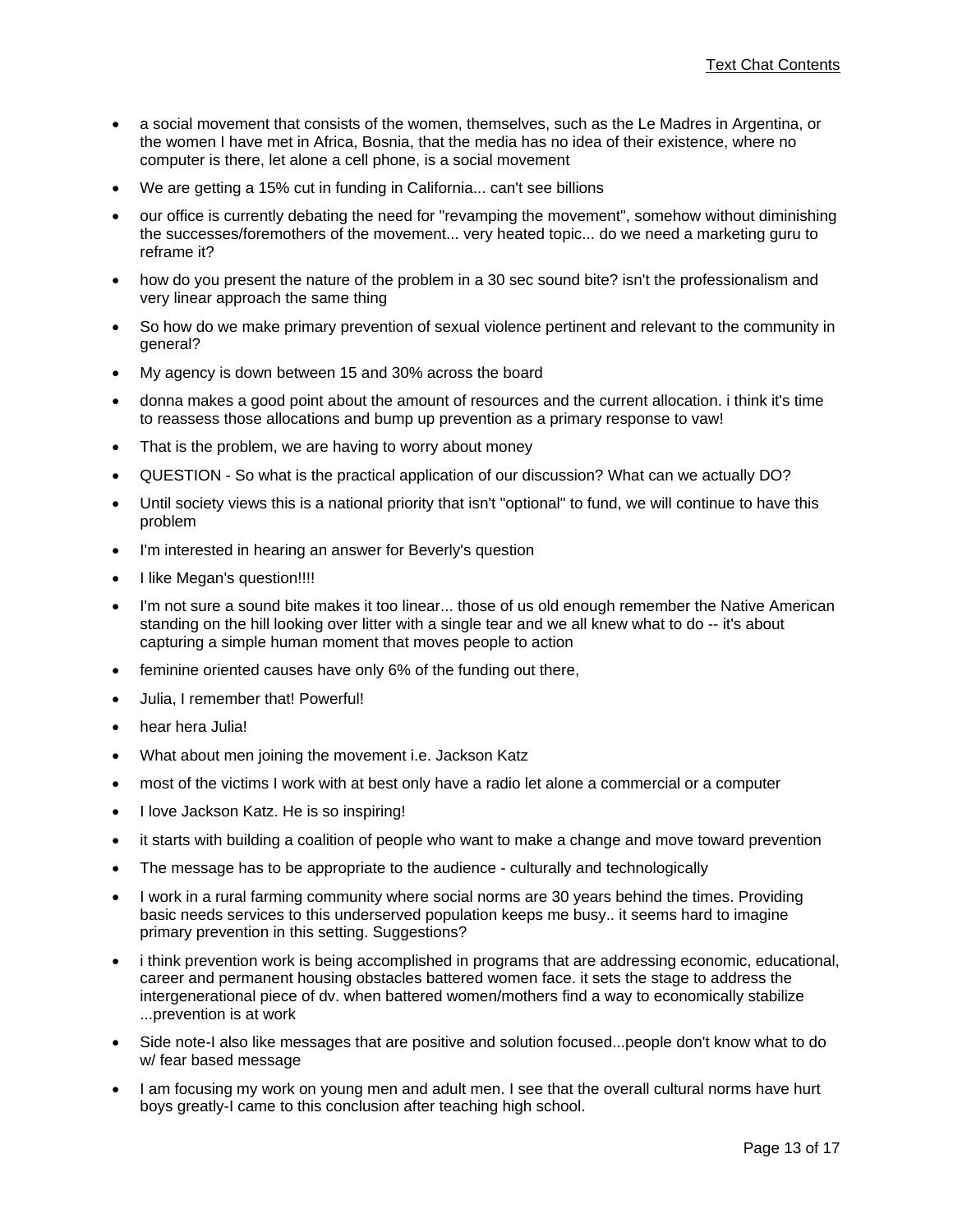- I agree Angie. I think we have reached our limit working with negatives
- Lauren, how have you been able to engage young men?
- Building partnerships at all levels of intensity.....appropriate to what the partnerships needs to accomplish: cooperation, coordination and collaboration in a mindful way!
- I also agree Angie... I don't think scare tactics are working, but when I bring this up, I seem to be misunderstood, like I'm asking to sugar coat the issue or downplay it.
- When the truth of their experiences are told, it confronts-- it is not fear... and it is not sugar coating it...
- Let's people know that they are not alone.
- To answer Joyce's question: She must have very forward thinking counties. Even when there is a DV/SV agency serving survivors in a county, that doesn't mean they have received or allocated resources for primary prevention
- The My Strength campaign is a great way to engage with high school age males
- Where can we hear more about that, Laura?
- i believe that the truth and the horror of the issue can be told while giving hope that change can happen
- Joyce: State coalitions provide a link for all the advocates and programs in each state! DDT
- For a positive look at messaging you might want to take a look a the social norms change work by Michael Haines
- CalCasa has a men of strength program that occurs nationally
- Our agency has on group
- we have been doing work with high schools about empowering young men to take a stand. We have been doing the Men of Strength Clubs-but we are moving onto developing an peer education system with the area college. I am also working on parenting curriculum.
- I agree, The My Strength campaign is awesome for positive outreach
- We meet with 12 boys 1 time per week to talk about how they can be a part of the violence against women movement
- How do you identify the boys, Laura? Are they related to clients, or...?
- DELTA project
- No, we just advertise and they self elect
- wow, that sounds great... what city is this in? i live in a small community, not very progressive.
- recent speaking engagement was at a women's prison here in WA--- Intern'l women's day, most were hungry for the social movement- to learn, to have wonder, awe again with other women towards a greater good
- My Strength Info is at **www.mencanstoprape.org**
- thanks Bill
- Working with high schools and middle schools is a great way to get to young men-you just have to be very persistent...working for the schools helped me a lot!
- where is the social norms work that Michael Haines is doing?
- In Indiana-RPE funding is passed from CDC through the Dept. of Health to our Coalition to provide TA to local communities funded-10 organizations throughout the state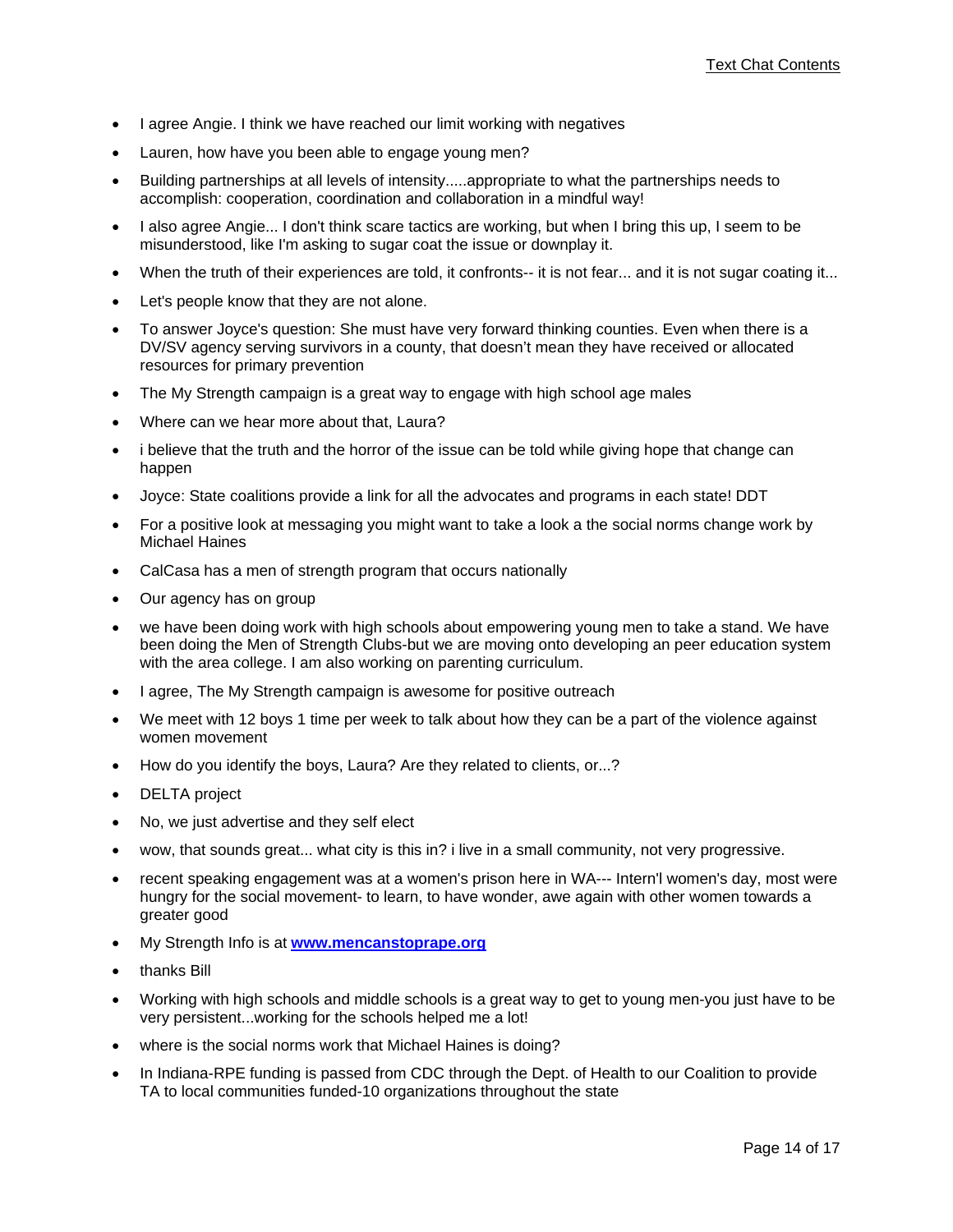- United Way funding in my area is going to be cut by 1/3
- Try googling Michael P. Haines and Northern Illinois University.
- Interesting trend-recently moved from "sprinkling" the funds to "saturation"-meaning organizations that had comprehensive programming were funded over those that were doing little things here and there...
- good job tammy
- no that was great
- and how do we plug in to a system that prefers the linear, researchable? I identified many men's groups having funding while female oriented groups struggle such as DV right down to the rape kits being charged to the victims
- On the positive/promotive front: We've been looking into programs that promote healthy sexuality (such as Care For Kids) and how we might be able to partner with comprehensive sex ed efforts to further develop this approach. I really want to see the movement articulate a healthy vision for sexuality (with a strong focus on respect, autonomy, and dare I say fulfillment/pleasure) in addition to building "a world without rape". A world without rape should be the minimum of what we want to accomplish in my opinion.
- That sounds wonderful Brad!
- is tammy talking about the DELTA project from the CDC?
- **David Lee:** Yes, Tammy referred to the CDC DELTA project in 14 states
- Do we have a resource on the Community Partnership Model??
- **David Lee:** And more states are receiving small grants to build capacity about primary prevention of IPV
- Actually Donna's org has some great stuff on community mobilization...WCSAP has a ton of stuff too.
- Thanks Brad!
- I'd be happy to provide information on community development. prevention@wcsap.org
- The Dibble Institute (wwwDibbleInstitute.org) is working with high school family and consumer sciences teachers with an HMI Grant and providing curriculum that decreases violence and provides skills in developing healthy relationships.
- **Margot Brown:** What are the next steps in the movement?
- Joyce are they using Safe Dates?
- No, we are using Connections or Love U 2 Series
- keeping the budget on prevention steady is key for this movement
- Get funding for it!
- Debby Tucker. What agency are you with and where are you located?
- Taking political advantage of the current administration and not allowing our movement to get lost in the current economic crunch!
- Good one!
- We are working on development of some community assessment to identify what prevention messages they are ready to hear.
- we really need more money invested in the prevention movement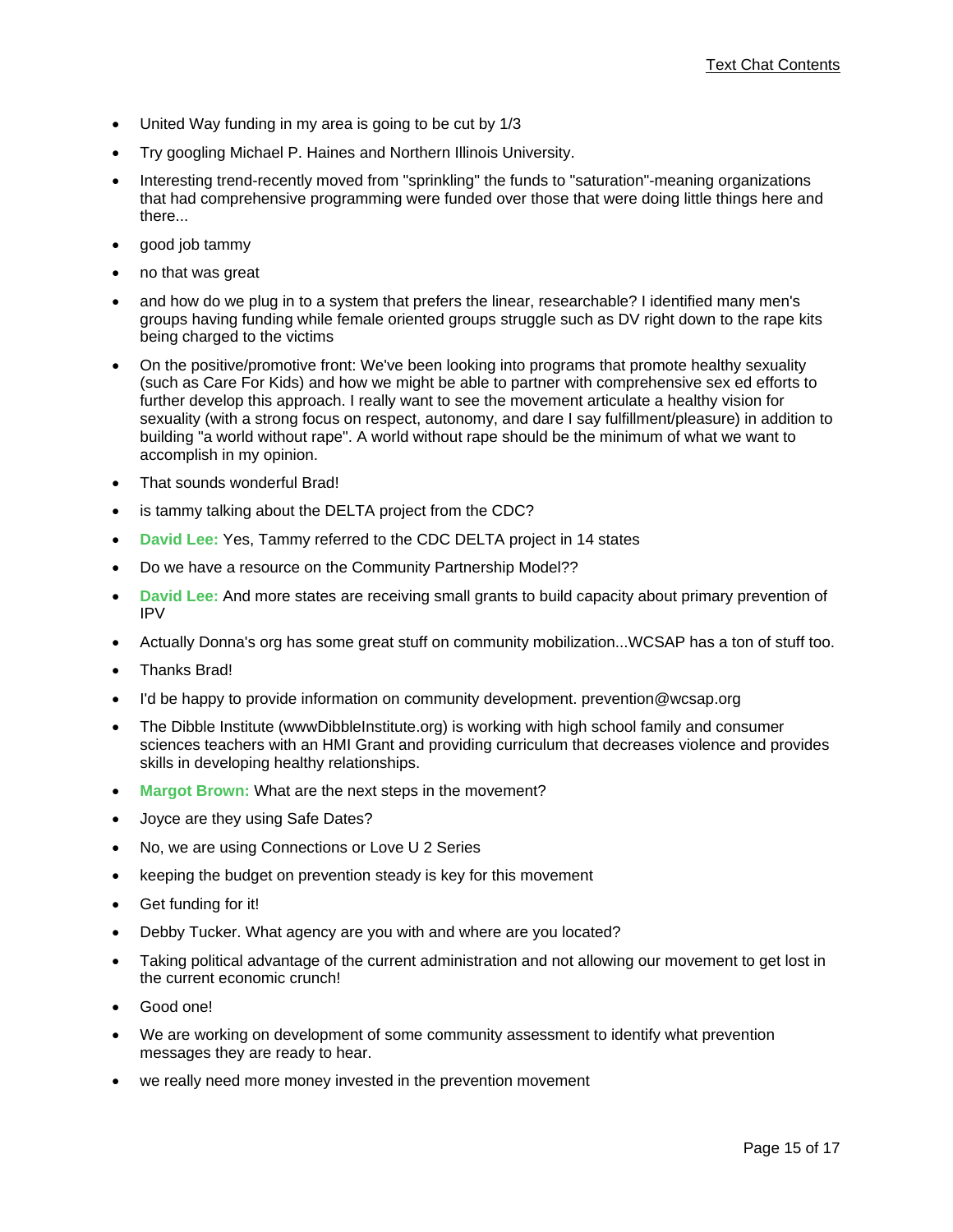- Joyce, I am with the National Center on Domestic and Sexual Violence, **www.ncdsv.org** located in Austin, Texas.
- One of the next steps I see is moving from myth-centered tactics to using positive messages about how a healthy and safe community would look like if everyone took part.
- Not trying to be the "devil's advocate" but before our movement got professionalized we were looking for volunteers not funding to move the movement forward...
- place prevention as a priority within our individual orgs. We are more than just shelters and crisis hotlines! We are part of a movement!
- We need to remind the nation that every man has or had a mother, many men have sisters, daughters, etc.
- And that's why VAW is everyone's problem
- Next step: Adding a promotion paradigm...people respond better when presented with options for what they CAN/SHOULD do, rather than only what they should not be doing. There's a lot of public health research that backs this up...and it applies to the framing of policies, as well as media and curricula.
- Donna, you are always so calm and brilliant!!! XX, DDT
- yes, Elizabeth, it is universal but not general- impacts the personal... it helps to unplug the divide
- Right, Brad
- great reminder, julia
- Yes Brad.
- Thank you, this webinar has been great and I have appreciated the discussion and text chat
- Thanks everyone.
- me too! Thanks everyone
- Thanks to all the sisters and brave brothers
- This was my first online conference and I loved it. Thanks for your time
- THANKS SO MUCH everybody, all the chats were GREAT!
- thank you,
- **Rachel Davis and Elizabeth Waiters:** Thank you all for your participation and contributions!
- will we get a certificate of attendance
- and thank you, this was great!
- Brad Perry, What agency are you with?
- **Recording Account:** To request a certificate of attendance, please email info@preventconnect.org
- Joyce, looks like he left... he's at the Virginia Action Alliance.
- Thank you, there is a wealth of resources in this group. It would be wonderful to have everyone just share what they are doing.
- I agree. And lots of people willing to contribute too. It'd be interesting to see what a live chat would yield one of these days.
- Brad is with the Virginia coalition. They have a great newsletter that is available on their website
- more info on the DELTA project: **http://www.cdc.gov/ncipc/DELTA/**